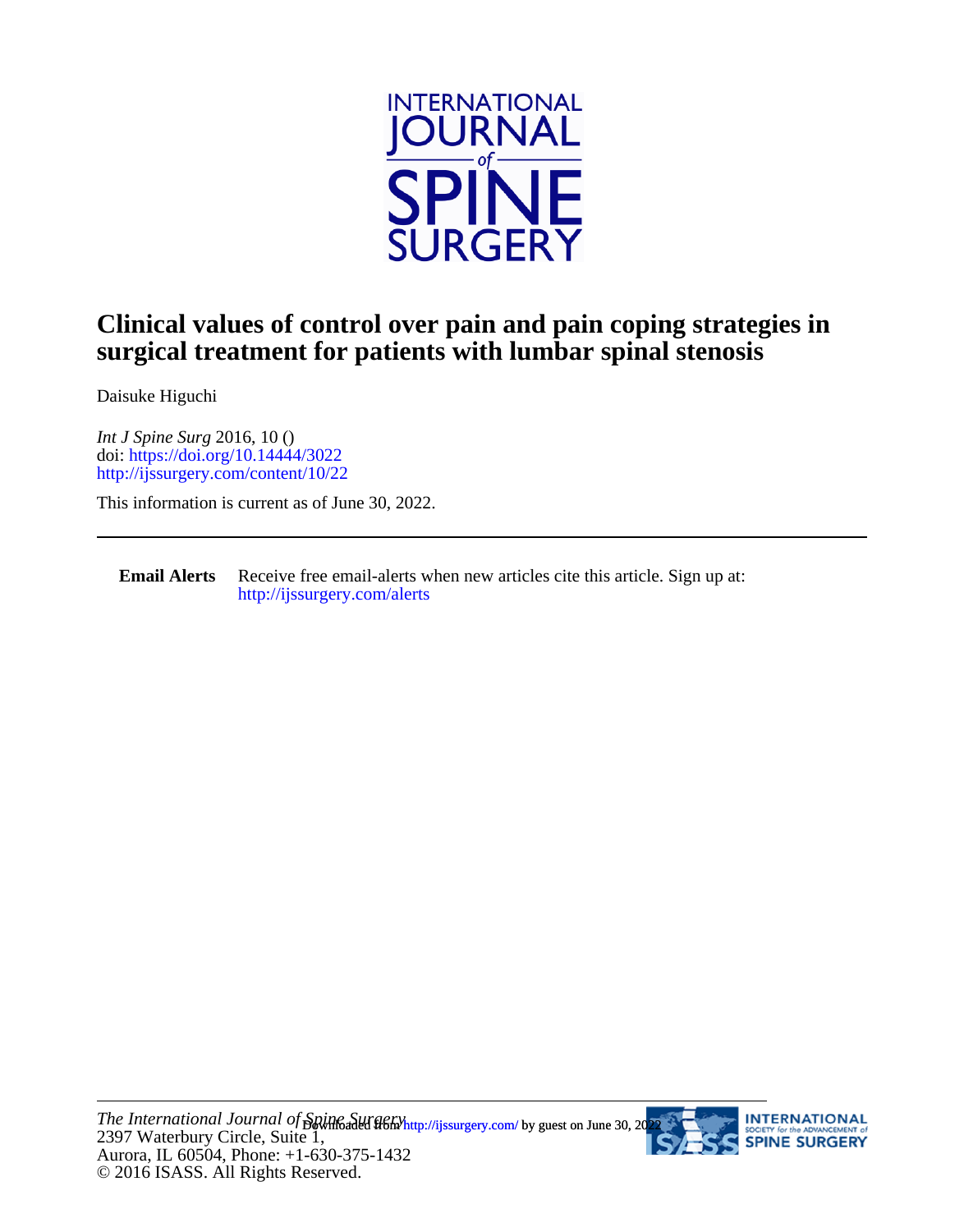# Clinical values of control over pain and pain coping strategies in surgical treatment for patients with lumbar spinal stenosis

#### *Daisuke Higuchi, DHSc.1,2*

*1Department of Physical Therapy, Faculty of Health Care, Takasaki University of Health and Welfare, Tasakaki, Gunma, Japan 2Department of Rehabilitation, Harunaso Hospital, Tasakaki, Gunma, Japan*

## Abstract

### Background

Control over pain and pain coping strategies are associated with pain intensity as well as psychological status and subjective disability in patients experiencing pain. The present study assessed the clinical values of control over pain and pain coping strategies in surgical treatment for patients with lumbar spinal stenosis using mediation analysis.

### **Methods**

Sixty-two patients with lumbar spinal stenosis (median age, 70 years; 34 men, 28 women) were evaluated before surgery. The pain intensity and area, psychological status/subjective disability ( Japanese Orthopaedic Association Back Pain Evaluation Questionnaire), and control over pain/pain coping strategies (Coping Strategies Questionnaire) were assessed. Mediation analysis, which consisted of serial regression analyses, mainly tested whether (1) control over pain/pain coping strategies were predicted by pain characteristics and (2) control over pain/pain coping strategies predicted psychological status/subjective disability after controlling for pain characteristics.

### **Results**

Control over pain was predicted by pain intensity (regression coefficient, −0.33; p = 0.01); moreover, it predicted walking ability (standardized partial regression coefficient, 0.31;  $p = 0.01$ ) and social function (0.38;  $p = 0.00$ ) after controlling for pain intensity. Although increasing activity level, one pain coping strategy, was predicted by pain intensity (regression coefficient, −0.30; p = 0.02), it did not predict walking ability (standardized partial regression coefficient, 0.07;  $p = 0.53$ ) or social function (0.13;  $p = 0.33$ ) when considering pain intensity.

### **Conclusions**

In this cohort, mediation analysis demonstrated that pain intensity did not directly affect perceived walking ability or social function, but did affect control over pain; moreover, control over pain affected walking ability and social function.

### Clinical relevance

These findings are useful for a deep understanding of the relationships between pain and subjective disability in preoperative patients with lumbar spinal stenosis. More attention should be given to patients' thoughts about pain such as control over pain.

keywords: lumbar spinal stenosis, control over pain, pain coping strategies, mediation volume 10 article 22 doi: 10.14444/3022

## **Introduction**

Patients with lumbar spinal stenosis (LSS) often have neuropathic leg pain due to nerve root compression and/or cauda equine syndrome. Therefore, management of neuropathic pain is important in patients with LSS.

Correlations of pain intensity with psychological status and subjective disability have been demonstrated in patients with LSS.<sup>[1](#page-7-0)</sup> According to previous research, the more severe the pain intensity, the worse the psychological status and subjective disability in patients with LSS.<sup>[1](#page-7-0)</sup> In the clinical setting, however, we encounter patients with LSS who do not have much deterioration of their psychological status and/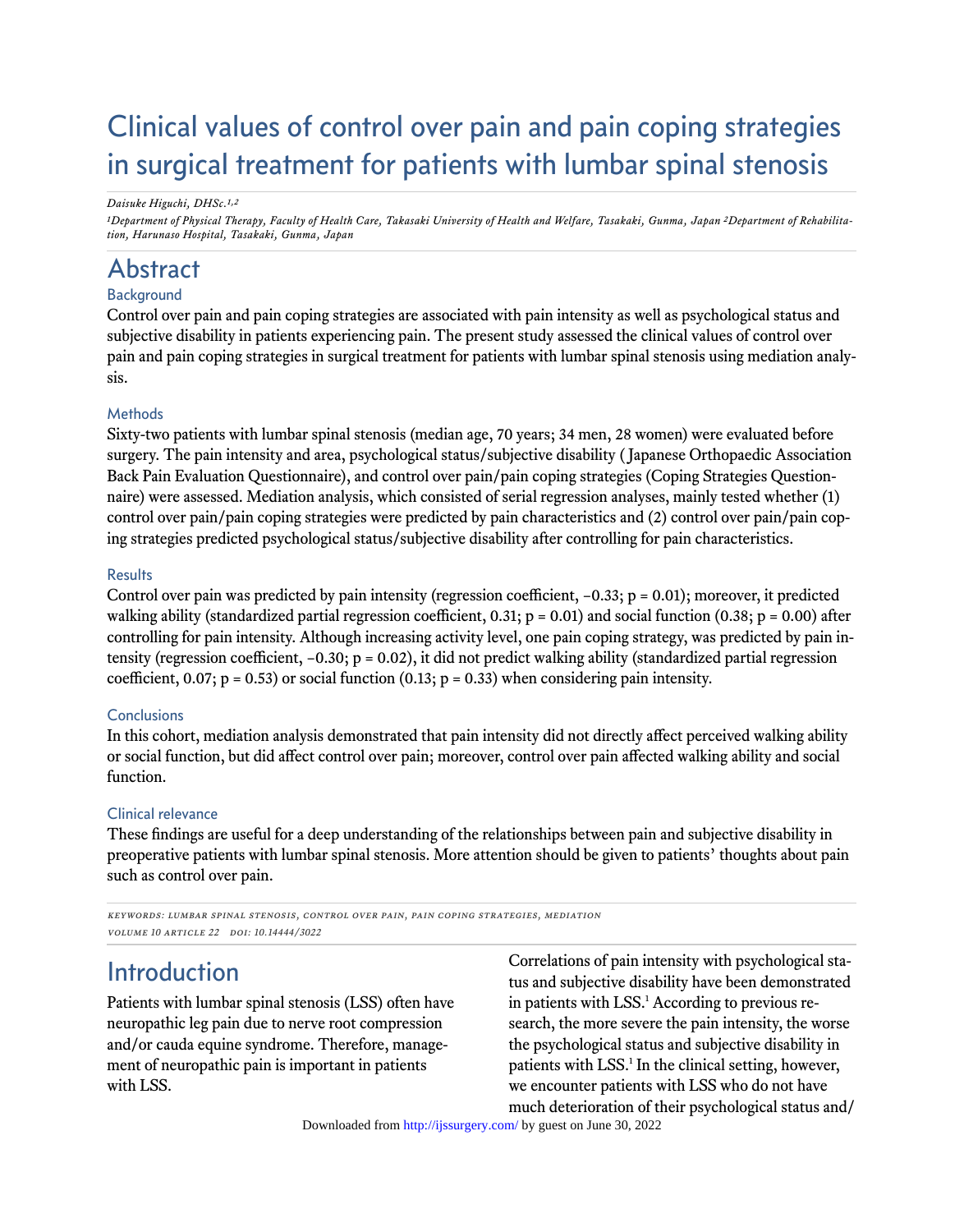or subjective disability relative to severe pain and vice versa.

The transactional model of stress<sup>[2](#page-7-0)</sup> can explain this clinical anomaly. This transactional model emphasizes the following two points: 1) causes of stress (e.g., pain) do not directly affect stress reactions (e.g., psychological status); and 2) cognitive appraisals "mediate" between causes of stress and stress reactions and can modify stress reactions. Pain-related beliefs (e.g., perceived control over pain) and pain coping strategies, which are the behaviors and thoughts patients use to cope with pain, were cognitive appraisals in patients experiencing pain. Control over pain and pain coping strategies are re-portedly associated with pain intensity<sup>[3](#page-7-0)</sup> as well as psychological status and subjective disability<sup>[3-5](#page-7-0)</sup> in painful patients. Based on these findings, the present author hypothesized that control over pain and pain coping strategies "mediate" between pain and psychological status/subjective disability in painful patients with LSS. However, this model has not yet been established and is therefore unpopular in patients with LSS.

Mediation analysis was developed to investigate whether a factor mediates between a cause and a result. This analysis is used for a population of painful patients.<sup>[6](#page-7-0)</sup> Kim et al.<sup>[7](#page-7-0)</sup> reported that pain catastrophizing, a cognitive appraisal for pain, mediated between sex differences in pain and subjective disability in patients with LSS. Mediation analysis is a suitable statistical technique for testing the abovementioned hypothesis including control over pain and pain coping strategies.

The present study assessed the clinical values of control over pain and pain coping strategies in surgical treatment for patients with LSS. This assessment involved a mediation analysis to test whether control over pain and pain coping strategies mediated between pain and psychological status/subjective disability in preoperative patients with LSS.

## Materials and Methods

Study design

This cross-sectional study was conducted from Octo-

ber 2011 to January 2014 in a Japanese general hospital with a spine care center. The study was performed after gaining approval from the ethics committee of the hospital.

#### **Participants**

Preoperative patients with LSS who had neuropathic leg pain participated. Decompressive surgery with/ without spinal fusion was planned for all patients. In all patients, imaging such as magnetic resonance imaging or computed tomography was used to confirm that nerve root(s) or dura mater were pressed by osseous and/or soft tissues, and leg pain was temporarily relieved by root block or continuous epidural anesthesia before proposal for surgery. Surgery was avoided for patients whose pain was obviously derived from other factors such as hip or knee osteoarthritis, diabetes mellitus, deep vein thrombosis, or tarsal tunnel syndrome.

The following preoperative patients were excluded from the present study: those with a history of lumbar surgery, those who needed major spinal reconstruction at three or more levels, those who had a psychiatric history, and those whose cognitive function was so low that they could not explain their pain in detail.

### **Assessments**

### **Pain characteristics**

An 11-point numerical rating scale (NRS)  $(0 = no$ pain, 10 = unbearable pain) and a pain drawing test were used to assess the intensity and area of leg pain, respectively. Patients were asked about their average intensity and area of pain experienced during activities of daily living. Ohlund's method (0 = no pain,  $111 =$  whole-body pain)<sup>[8](#page-7-0)</sup> was applied to quantify the results of the pain drawing test.

#### **Psychological status and subjective disability**

The Japanese Orthopaedic Association Back Pain Evaluation Questionnaire (JOABPEQ),<sup>[9](#page-7-0)</sup> the test–retest reliability and construct validity of which have been assessed, $10,111$  $10,111$  is classified into the following five subcategories: mental health, walking ability, social function, low back pain, and lumbar function. Subcategories of mental health and walking ability/ social function were used to assess patients' psycho-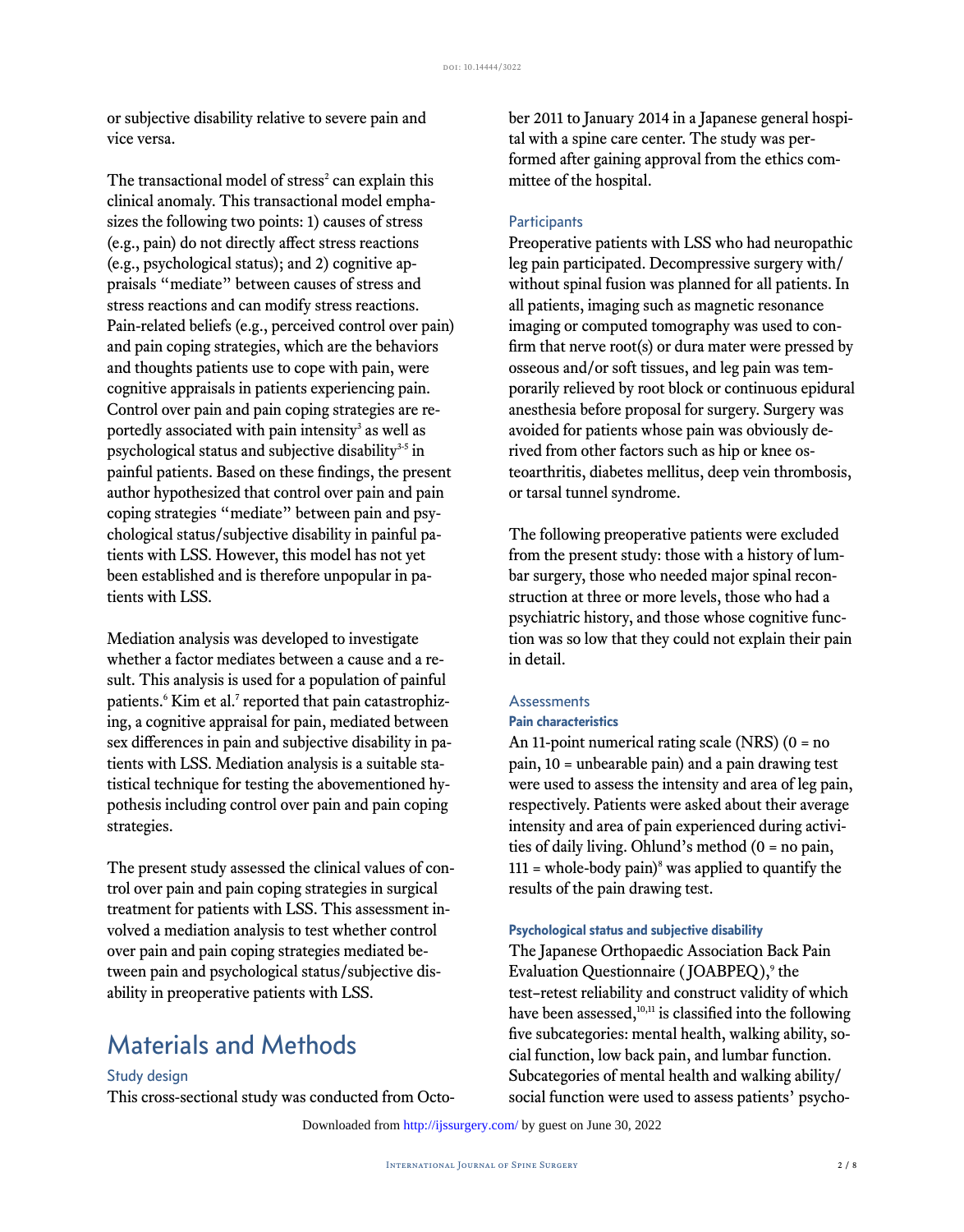logical status and subjective disability, respectively. Each subcategory score was calculated by an established formula  $(0-100 \text{ points}, \text{where } 0 = \text{poor } \text{psy}$ chological status or severe subjective disability).

#### **Control over pain and pain coping strategies**

<span id="page-3-0"></span>The Japanese short version of the Coping Strategies Questionnaire  $(CSQ-J)$ ,<sup>[12](#page-7-0)</sup> which is based on the original CSQ,[13](#page-7-0) was used. Internal reliability of the CSQ has been ensured, $^{14}$  $^{14}$  $^{14}$  and its construct validity is generally acceptable.[15](#page-7-0) Both the CSQ and the CSQ-J assess control over pain and include six cognitive strategies (praying or hoping, catastrophizing, coping self-statements, diverting attention, reinterpreting pain sensations, and ignoring pain sensations) and two behavioral strategies (increasing pain behavior and increasing activity level). The CSQ-J contains one question for control over pain and two questions for each cognitive and behavioral strategy. In the present study, these questions were graded on a sevenpoint Likert scale (0 = "no control over pain" or "never do" and  $6 =$  "complete control over pain" or "always do that when in pain"). Thus, the score for control over pain ranged from 0 to 6 points, and the score for each coping strategy ranged from 0 to 12 points. Greater scores indicated that patients either could control their pain more effectively or more frequently used the coping strategy.

#### Statistical methods

The median and quartile deviation (QD) as well as the maximum and minimum values were calculated as the representative value of each assessed item.

Pain characteristics (NRS score and pain drawing test result) were defined as "variables A," control over pain and pain coping strategies (CSQ-J subcategory scores) were defined as "variables B," and psychological status and subjective disability ( JOABPEQ subcategory scores for mental health, walking ability, and social function) were defined as "variables C."

<span id="page-3-1"></span>The present hypothetical "mediation" model ([Fig](#page-3-0)[ure 1](#page-3-0)) was investigated by the following three-step regression models, collectively termed mediation analysis ([Figure 2](#page-3-1)):

*First regression model*: Variables A were used as independent variables, and variables C were used as dependent variables. If the mediation model was concluded, significant regression coefficients of variables A had to be obtained.

*Second regression model*: Variables A were used as independent variables, and variables B were used as



Fig. 1. Hypothetical mediation model. We supposed that variables A affected variables C through variables B (black arrows), and so the direct impact of variables A on variables C was weak or spurious (dotted white arrow).



Fig. 2. Three-step regression models in mediation analysis. The first-step models were constructed to predict variables C using variables A. The second-step models were constructed to predict variables B using variables A. The third-step models were constructed to predict variables C using both variables A and B. When variables A affected variables C via variables B, the standardized regression coefficients of variables A for variables C in the third-step models had to be lower than the regression coefficients of variables A for variables C in the first-step models.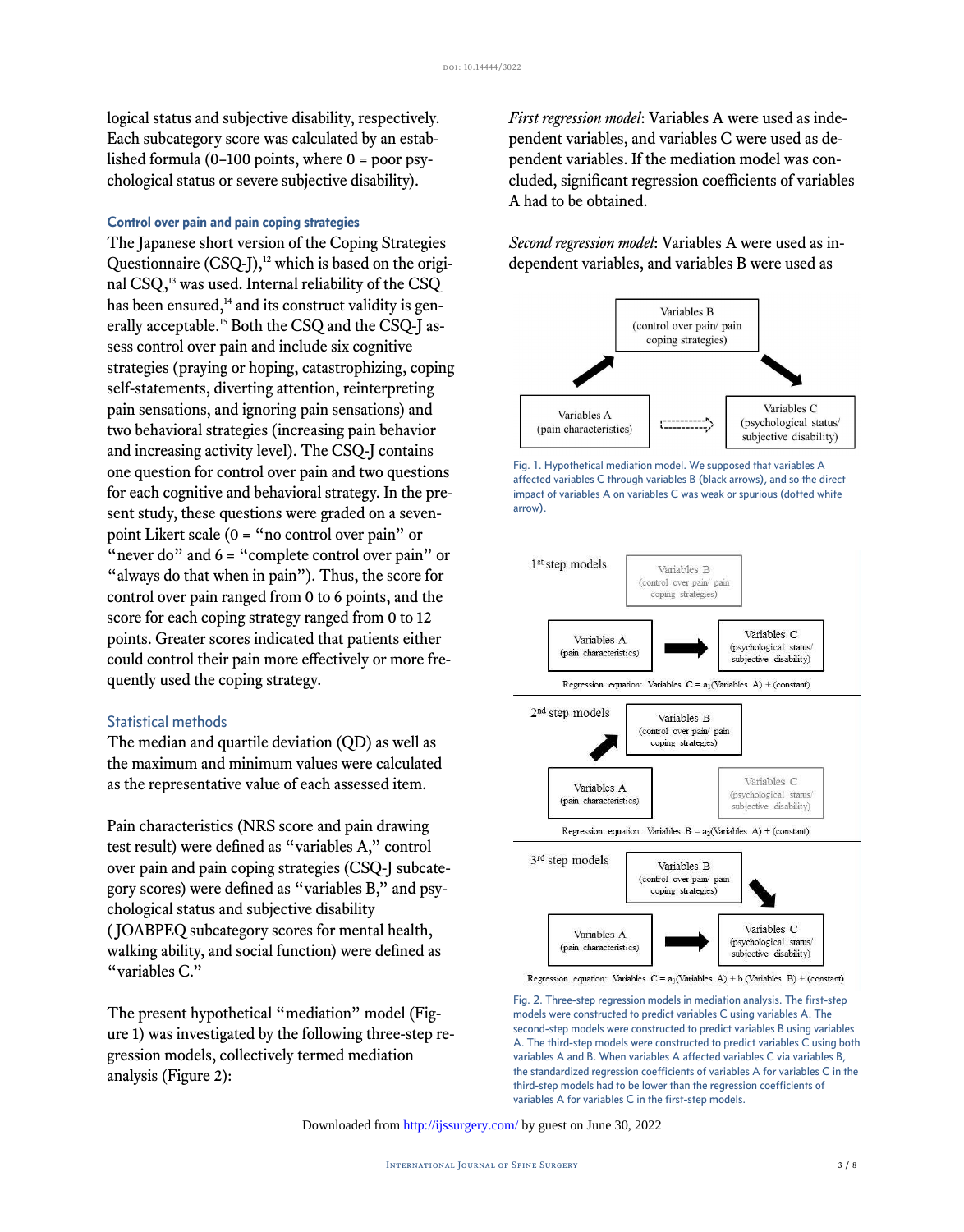dependent variables. If the mediation model was concluded, significant regression coefficients of variables B had to be obtained.

*Third regression model*: Both variables A and B were used as independent variables, and variables C were used as dependent variables. If the mediation model was concluded, significant standardized partial regression coefficients of variables B had to be obtained, and standardized partial regression coefficients of variables A had to be lower than those in the first regression model.

Finally, the nonparametric bias-corrected bootstrap method (n = 2000) was performed to check whether the indirect effects of variables A for variables C via variables B were statistically significant.

<span id="page-4-0"></span>All statistical analyses were performed using HAD ver. 13 developed by Yuji Shimizu of Kwansei Gakuin University, Japan.<sup>[16](#page-7-0)</sup> Values of  $p < 0.05$  were considered statistically significant.

## **Results**

Sixty-two patients with LSS (34 men, 28 women) participated in the present study. The patients' age ranged from 45 to 82 years (median, 70 years; QD, 4.5 years). Thirty-three of 62 patients (53.2%) were diagnosed with LSS with spondylolisthesis, six patients (9.7%) were diagnosed with LSS with degenerative scoliosis, and three patients (9.4%) were diagnosed with LSS with spondylolisthesis and degenerative scoliosis. The symptom duration ranged from <1 to 10 years (median, 2 years; QD, 1.5 years). No patients had a symptom duration of >10 years.

The median, QD, and range of each assessed item are summarized in [Table 1](#page-4-0).

The NRS score predicted the walking ability and social function scores, but the pain drawing test result was not predictive in the first regression model (upper part of [Table 2](#page-5-0)). Therefore, only the NRS score was used as an independent variable in the next second regression model.

The NRS score predicted the control over pain and

increasing activity level scores in the second regression model (lower part of [Table 2](#page-5-0)). Thus, the following four combinations were tested in the next third regression model. Combination 1: The NRS score and control over pain were used as independent variables, and walking ability was used as a dependent variable. Combination 2: The NRS score and control over pain were used as independent variables, and social function was used as a dependent variable. Combination 3: The NRS score and increasing activity level were used as independent variables, and walking ability was used as a dependent variable. Combination 4: The NRS score and increasing activity level were used as independent variables, and social function was used as a dependent variable.

Table 1. Fundamental statistics of the assessed items.

| Items (range of scores)                           | Median | Quartile<br>deviation | Maximum        | Minimum      |
|---------------------------------------------------|--------|-----------------------|----------------|--------------|
| Pain characteristics                              |        |                       |                |              |
| Numerical rating scale<br>$(0-10)$                | 7      | 2.0                   | 2              | 10           |
| Pain drawing $(0-111)$                            | 19.5   | 6.6                   | 70             | 1            |
| Psychological status and<br>subjective disability |        |                       |                |              |
| Mental health $(0-100)$                           | 47.6   | 8.5                   | 74.8           | 2.9          |
| Walking ability $(0-100)$                         | 28.6   | 14.3                  | 100            | $\mathbf{0}$ |
| Social function (0-100)                           | 45.9   | 9.5                   | 86.5           | $\theta$     |
| Control over pain and pain<br>coping strategies   |        |                       |                |              |
| Control over pain $(0-6)$                         | 3      | 0.5                   | $\Omega$       | 5            |
| Praying or hoping $(0-12)$                        | 12     | 2.4                   | $\overline{c}$ | 12           |
| Catastrophizing (0-12)                            | 6      | 2.4                   | $\Omega$       | 11           |
| Coping self-statements<br>$(0-12)$                | 9      | 3.0                   | 2              | 12           |
| Diverting attention $(0-12)$                      | 8      | 2.0                   | $\Omega$       | 12           |
| Reinterpreting pain sensa-<br>tions $(0-12)$      | 5      | 1.5                   | $\theta$       | 12           |
| Ignoring pain sensations<br>$(0-12)$              | 5      | 2.0                   | $\overline{0}$ | 12           |
| Increasing pain behavior<br>$(0-12)$              | 8      | 2.0                   | $\overline{0}$ | 12           |
| Increasing activity level<br>$(0-12)$             | 6.5    | 2.0                   | $\overline{0}$ | 12           |
| $N = 62.$                                         |        |                       |                |              |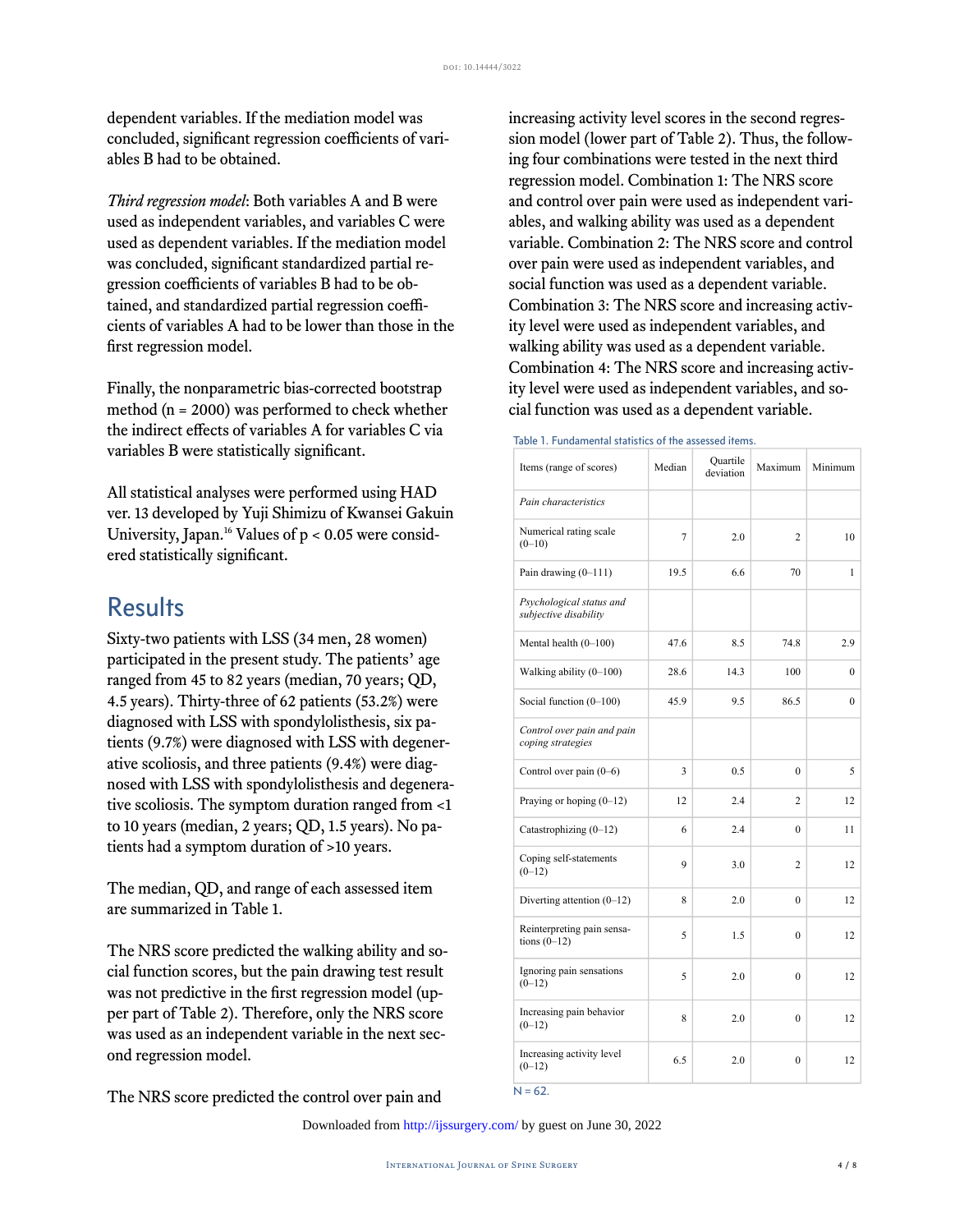Standardized partial regression coefficients in the third multiple regression models are shown in [Table](#page-5-1) [3.](#page-5-1) Indirect effects from pain intensity to walking ability/social function via control over pain (Combinations 1 and 2) were statistically significant.

Moreover, catastrophizing in addition to the NRS score was used as an independent variable for multiple regression analyses because catastrophizing predicted mental health (regression coefficient, −0.41; p = 0.00) and walking ability (−0.30; p = 0.02). As a result, catastrophizing predicted psychological status (standardized partial regression coefficient, −0.39; p = 0.00) and walking ability (−0.26; p = 0.03) after controlling for the NRS score.

<span id="page-5-1"></span>

| <b>Steps</b>                    | Independent<br>variables     | Dependent<br>variables            | Regression<br>coefficients |
|---------------------------------|------------------------------|-----------------------------------|----------------------------|
| First regression<br>modellings  | Numerical<br>rating scale    | Mental health                     | $-0.19$ (p =<br>0.13)      |
|                                 | Pain drawing                 |                                   | $-0.11(p=$<br>0.42)        |
|                                 | Numerical<br>rating scale    | Walking ability                   | $-0.35$ (p =<br>0.00)      |
|                                 | Pain drawing                 |                                   | $-0.12$ (p =<br>0.35)      |
|                                 | Numerical<br>rating scale    | Social function                   | $-0.26$ (p =<br>0.04)      |
|                                 | Pain drawing                 |                                   | $-0.15$ (p =<br>0.25)      |
| Second regression<br>modellings |                              | Control over pain                 | $-0.33$ (p =<br>0.01)      |
|                                 |                              | Praying or hoping                 | $0.07$ (p = 0.60)          |
|                                 |                              | Catastrophizing                   | $0.10$ (p = 0.44)          |
|                                 |                              | Coping<br>self-statements         | $-0.10(p =$<br>0.44)       |
|                                 | Numerical<br>rating scale    | Diverting attention               | $-0.21$ (p =<br>0.10)      |
|                                 |                              | Reinterpreting pain<br>sensations | $-0.07$ (p =<br>0.61)      |
|                                 |                              | Ignoring pain<br>sensations       | $-0.24$ (p =<br>0.06)      |
|                                 |                              | Increasing pain<br>behavior       | $0.23$ (p = 0.07)          |
|                                 | Increasing activity<br>level | $-0.30$ (p =<br>0.02)             |                            |

<span id="page-5-0"></span>

| Table 2. Regression coefficients in the first and second regression models. |  |  |  |
|-----------------------------------------------------------------------------|--|--|--|
|                                                                             |  |  |  |

## **Discussion**

#### Patient characteristics

The median NRS scores and the scores for mental health, walking ability, and social function of the JOABPEQ were 7.0, 47.6, 28.6, and 45.9 points, respectively, in the present study. Preoperatively, the patients had greater pain and lower walking ability than those in a large cohort studied by Ohtori et al.<sup>[17](#page-7-0)</sup> despite the fact that there were no large differences in demographic factors between the two cohorts. In addition, the present study included few patients whose symptom durations were 10 years, although the majority of patients in the present study had suffered from LSS for <2 years. However, it was thought that the patients in the present study were good surgical candidates because mechanical compression of the root(s) or dura mater based on osseous and/or soft tissues had been evident, and root block or continuous epidural anesthesia had been effective for pain relief.

### Associations among pain characteristics, psychological status/subjective disability, and control over pain and pain coping strategies

The present study assessed whether control over pain and pain coping strategies mediate between pain

| Table 3. Standardized partial regression coefficients in the third multiple |  |  |
|-----------------------------------------------------------------------------|--|--|
| regression model.                                                           |  |  |

| Combinations                 | Independent<br>variables     | Dependent<br>variables | Standardized partial<br>regression coefficients |
|------------------------------|------------------------------|------------------------|-------------------------------------------------|
| 1                            | Numerical<br>rating scale    | Walking<br>ability     | $-0.25$ (p = 0.04)                              |
|                              | Control over<br>pain         |                        | $0.31$ (p = 0.01)                               |
| $\overline{2}$               | Numerical<br>rating scale    | Social<br>function     | $-0.14$ (p = 0.26)                              |
|                              | Control over<br>pain         |                        | $0.38(p = 0.00)$                                |
| 3                            | Numerical<br>rating scale    | Walking<br>ability     | $-0.24$ (p = 0.60)                              |
|                              | Increasing<br>activity level |                        | $0.07$ (p = 0.53)                               |
| $\overline{4}$               | Numerical<br>rating scale    | Social                 | $-0.32$ (p = 0.02)                              |
| Increasing<br>activity level | function                     | $0.13$ (p = 0.33)      |                                                 |

 $N = 62$ .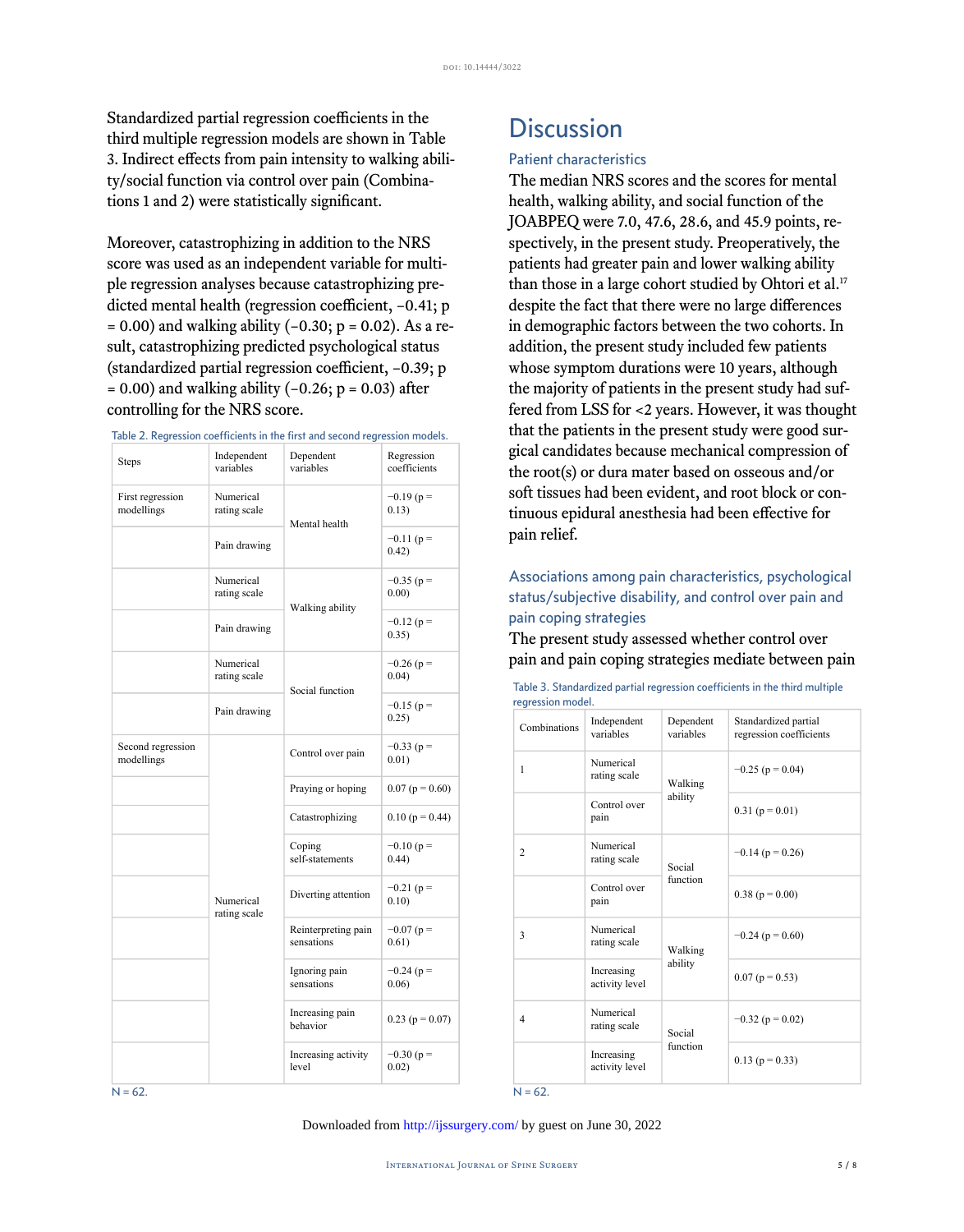characteristics and psychological status/subjective disability using mediation analysis [\(Figure 1](#page-3-0)).

Combinations of the NRS score and walking function/social function passed the first regression model. The intensity of leg pain predicted walking ability and social functions, but the pain area did not predict mental health and subjective disability in the first regression model. In one study, the pain area was associated with anxiety in preoperative patients with cervical myelopathy.[18](#page-7-0) Patients with LSS often develop neuropathic leg pain that worsens upon standing and walking, while patients with cervical myelopathy experience continuous neuropathic pain in the distal limbs. The influences of the intensity and area of pain on mental health/subjective disability might be changeable according to the specificity of pain.

Control over pain and increasing activity level passed the second regression model. This is why the four combinations using the NRS score, walking function/social function, and control over pain/increasing activity level were established and tested by a third multiple regression model. The third regression model showed that control over pain predicted walking ability and social function after controlling for intensity of pain and that an increasing activity level did not predict subjective disability.

Paths from intensity of pain and walking ability/social function through control over pain were demonstrated by results of serial regression models and the post hoc bootstrap method. When considering these paths, the relationships between the intensity of pain and walking ability/social function became weak and spurious, respectively. The following relationships were highlighted: the greater the intensity of pain, the lower was the control over pain, and the lower the control over pain, the lower was the subjective walking ability and social function. These findings are consistent with previous research showing that increasing efficacy of control over pain is associated with a reduced intensity and frequency of pain.<sup>[19](#page-7-0)</sup> However, an increasing activity level did not predict walking ability and social function. The effects of this coping strategy on subjective disability were small compared with control over pain. Woby et al.<sup>[20](#page-7-0)</sup> reported that coping strategies were associated with

pain intensity and subjective disability but that these relationships disappeared after controlling for control over pain. These findings suggest that how patients think about their pain is more important than how they behave in relation to their pain.

Catastrophizing predicted mental health and walking ability even if the influence of the intensity of pain on mental health and walking ability was accommodated. However, catastrophizing did not mediate between the intensity of pain and mental health/walking ability because catastrophizing was not related to the NRS score. Thus, we should understand that catastrophizing is an important factor that affects mental health and walking ability regardless of the intensity of pain.

In conclusion, the present study demonstrated that pain intensity affected control over pain, and control over pain in turn affected perceived walking ability and social function in patients with LSS who had neuropathic leg pain that was expected to be relieved through surgery. Furthermore, catastrophizing influenced mental health and walking ability, although catastrophizing did not mediate between intensity of pain and mental health/walking ability. These findings are useful for a deep understanding of the relationships between pain and subjective disability in preoperative patients with LSS. We should pay attention to patients' thoughts about pain, such as control over pain and catastrophizing, in surgical treatment for patients with LSS. Further studies are needed to determine whether the present mediation model of control over pain can be retained postoperatively. If this mediation model is useful both before and after surgery, the following postoperative course will be concluded in patients with LSS: a reduction in leg pain will lead to increasing control over pain, which will in turn lead to improved subjective disability. In other words, it is important to assess and increase control over pain after surgery.

#### Study limitations

There are three major limitations in the present study. First, the sample size was small, and the study was conducted in a single center. Therefore, supplementary examinations using other samples and settings are needed. Second, pain was assumed to be an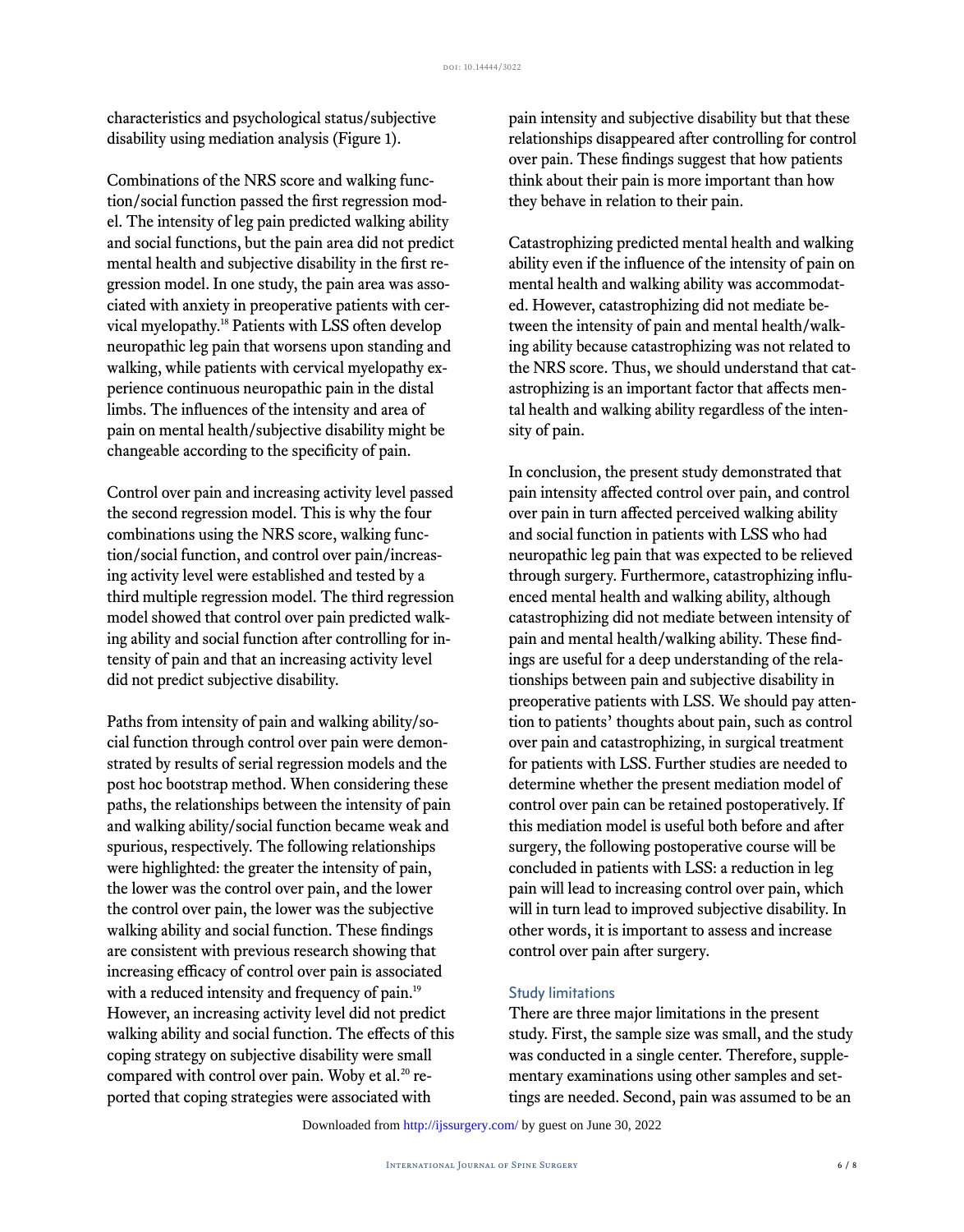independent variable and psychological status and subjective disability to be dependent variables based on the transactional model of stress.[2](#page-7-0) A crosssectional study cannot refer causality in a strict sense; thus, it cannot be excluded that psychological declines may have exacerbated the patients' pain. Previous studies have found that pain, depressive feelings, and subjective disability were improved by back surgery in patients with LSS.<sup>[21,22](#page-7-0)</sup> When a back surgery is performed to decrease pain but depressive feelings are not taken into account, it is reasonable to assume that the patient's improvement in depressive feelings was induced by an improvement in pain, at least in the early postoperative phase. Third, the use of only control over pain was not adequate to assess pain-related thoughts. It has been discussed that hope for relief from pain,<sup>[23](#page-7-0)</sup> self-efficacy,<sup>[24](#page-7-0)</sup> and a sense of coherence<sup>[25](#page-7-0)</sup> are cognitive factors associated with pain.

## Acknowledgments

The author is grateful to the medical doctors and physical therapists at Harunaso Hospital for kindly providing support in the present study.

## <span id="page-7-0"></span>References

1. [Kaptan H, Yalçın ES, Kasımcan O. Correlation of](http://dx.doi.org/10.1007/s00402-012-1513-8) [low back pain caused by lumbar spinal stenosis and](http://dx.doi.org/10.1007/s00402-012-1513-8) [depression in women: a clinical study.](http://dx.doi.org/10.1007/s00402-012-1513-8) *Arch Orthop Trauma Surg.* [2012;132:7. 963–7. DOI: 10.1007/](http://dx.doi.org/10.1007/s00402-012-1513-8) [s00402-012-1513-8.](http://dx.doi.org/10.1007/s00402-012-1513-8)

2. [Lazarus RS, Folkman S. Stress, Appraisal, and](http://dx.doi.org/10.1017/s0141347300015019) [Coping. New York:Springer Publishing Compa](http://dx.doi.org/10.1017/s0141347300015019)[ny;1984.](http://dx.doi.org/10.1017/s0141347300015019)

3. [Osborne TL, Jensen MP, Ehde DM, Hanley MA,](http://dx.doi.org/10.1016/j.pain.2006.07.017) [Kraft G. Psychosocial factors associated with pain in](http://dx.doi.org/10.1016/j.pain.2006.07.017)[tensity, pain-related interference, and psychological](http://dx.doi.org/10.1016/j.pain.2006.07.017) [functioning in persons with multiple sclerosis and](http://dx.doi.org/10.1016/j.pain.2006.07.017) pain. *Pain.* [2007;127:1–2. 52–62.](http://dx.doi.org/10.1016/j.pain.2006.07.017)

4. [Turner JA, Dworkin SF, Mancl L, Huggins KH,](http://dx.doi.org/10.1016/s0304-3959(00)00469-3) [Truelove EL. The roles of beliefs, catastrophizing,](http://dx.doi.org/10.1016/s0304-3959(00)00469-3) [and coping in the functioning of patients with tem](http://dx.doi.org/10.1016/s0304-3959(00)00469-3)[poromandibular disorders.](http://dx.doi.org/10.1016/s0304-3959(00)00469-3) *Pain.* 2001;92:1–2. 41–51. 5. [Raichle KA, Hanley M, Jensen MP, Cardenas](http://dx.doi.org/10.1016/j.jpain.2007.05.006) [DD. Cognitions, coping, and social environment pre-](http://dx.doi.org/10.1016/j.jpain.2007.05.006) [dict adjustment to pain in spinal cord injury.](http://dx.doi.org/10.1016/j.jpain.2007.05.006) *J Pain.* [2007;8:9. 718–29.](http://dx.doi.org/10.1016/j.jpain.2007.05.006)

6. [Lee H, Hübscher M, Moseley GL, et al. How](http://dx.doi.org/10.1097/j.pain.0000000000000146) [does pain lead to disability? A systematic review and](http://dx.doi.org/10.1097/j.pain.0000000000000146) [meta-analysis of mediation studies in people with](http://dx.doi.org/10.1097/j.pain.0000000000000146) back and neck pain. *Pain.* [2015;156:6. 988–97. DOI:](http://dx.doi.org/10.1097/j.pain.0000000000000146) [10.1097/j.pain.0000000000000146.](http://dx.doi.org/10.1097/j.pain.0000000000000146)

7. [Kim HJ, Cho CH, Kang KT, Chang BS, Lee CK,](http://dx.doi.org/10.1016/j.spinee.2014.09.002) [Yeom JS. The significance of pain catastrophizing in](http://dx.doi.org/10.1016/j.spinee.2014.09.002) [clinical manifestations of patients with lumbar spinal](http://dx.doi.org/10.1016/j.spinee.2014.09.002) [stenosis: mediation analysis with bootstrapping.](http://dx.doi.org/10.1016/j.spinee.2014.09.002) *Spine J.* [2015;15:2. 238–46. DOI: 10.1016/](http://dx.doi.org/10.1016/j.spinee.2014.09.002) [j.spinee.2014.09.002.](http://dx.doi.org/10.1016/j.spinee.2014.09.002)

8. [Ohlund C, Eek C, Palmbald S, Areskoug B,](http://dx.doi.org/10.1097/00007632-199605010-00005) [Nachemson A. Quantified pain drawing in subacute](http://dx.doi.org/10.1097/00007632-199605010-00005) [low back pain. Validation in a nonselected outpatient](http://dx.doi.org/10.1097/00007632-199605010-00005) industrial sample. *Spine.* [1996;21:9. 1021–31.](http://dx.doi.org/10.1097/00007632-199605010-00005)

9. [Fukui M, Chiba K, Kawakami M, et al. JOA Back](http://dx.doi.org/10.1007/s00776-009-1337-8) [Pain Evaluation Questionnaire \( JOABPEQ \)/JOA](http://dx.doi.org/10.1007/s00776-009-1337-8) [Cervical Myelopathy Evaluation Questionnaire](http://dx.doi.org/10.1007/s00776-009-1337-8) [\( JOACMEQ \). The report on the development of re](http://dx.doi.org/10.1007/s00776-009-1337-8)vised versions. *J Orthop Sci.* [2009;14:3. 348–65.](http://dx.doi.org/10.1007/s00776-009-1337-8) [DOI: 10.1007/s00776-009-1337-8.](http://dx.doi.org/10.1007/s00776-009-1337-8)

10. [Fukui M, Chiba K, Kawakami M, et al. Japanese](http://dx.doi.org/10.1007/s00776-007-1168-4) [Orthopaedic Association Back Pain Evaluation Ques](http://dx.doi.org/10.1007/s00776-007-1168-4)[tionnaire. Part 2. Verification of its reliability.](http://dx.doi.org/10.1007/s00776-007-1168-4) *J Orthop Sci.* [2007;12:6. 526–32.](http://dx.doi.org/10.1007/s00776-007-1168-4)

11. [Fukui M, Chiba K, Kawakami M, et al. Japanese](http://dx.doi.org/10.1007/s00776-008-1213-y) [Orthopaedic Association Back Pain Evaluation Ques](http://dx.doi.org/10.1007/s00776-008-1213-y)[tionnaire. Part 3. Validity study and establishment of](http://dx.doi.org/10.1007/s00776-008-1213-y) [the measurement scale.](http://dx.doi.org/10.1007/s00776-008-1213-y) *J Orthop Sci.* 2008;13:3. [173–9. DOI: 10.1007/s00776-008-1213-y.](http://dx.doi.org/10.1007/s00776-008-1213-y)

12. Otake K, Shimai S. Pain experiences and coping strategies. *Women's studies forum.* 2002;16. 143–57 (in Japanese with English abstract).

13. [Rosenetiel AK, Keefe FJ. The use of coping](http://dx.doi.org/10.1016/0304-3959(83)90125-2) [strategies in chronic low back pain patients: relation](http://dx.doi.org/10.1016/0304-3959(83)90125-2)[ship to patient characteristics and current adjust](http://dx.doi.org/10.1016/0304-3959(83)90125-2)ment. *Pain.* [1983;17:1. 33–44.](http://dx.doi.org/10.1016/0304-3959(83)90125-2)

14. [Lefebvre JC, Lester N, Keefe FJ. Pain in young](http://dx.doi.org/10.1097/00002508-199503000-00005) [adults. II: The use and perceived effectiveness of](http://dx.doi.org/10.1097/00002508-199503000-00005) [pain-coping strategies.](http://dx.doi.org/10.1097/00002508-199503000-00005) *Clin J Pain.* 1995;11:1. 36–44. 15. Robinson ME, Riley JL 3rd, Myers CD, et al. The Coping Strategies Questionnaire: a large sample, item level factor analysis. *Clin J Pain.* 1997;13:1. 43–9.

16. Shimizu H, Murayama A, Daibo I. Analyzing